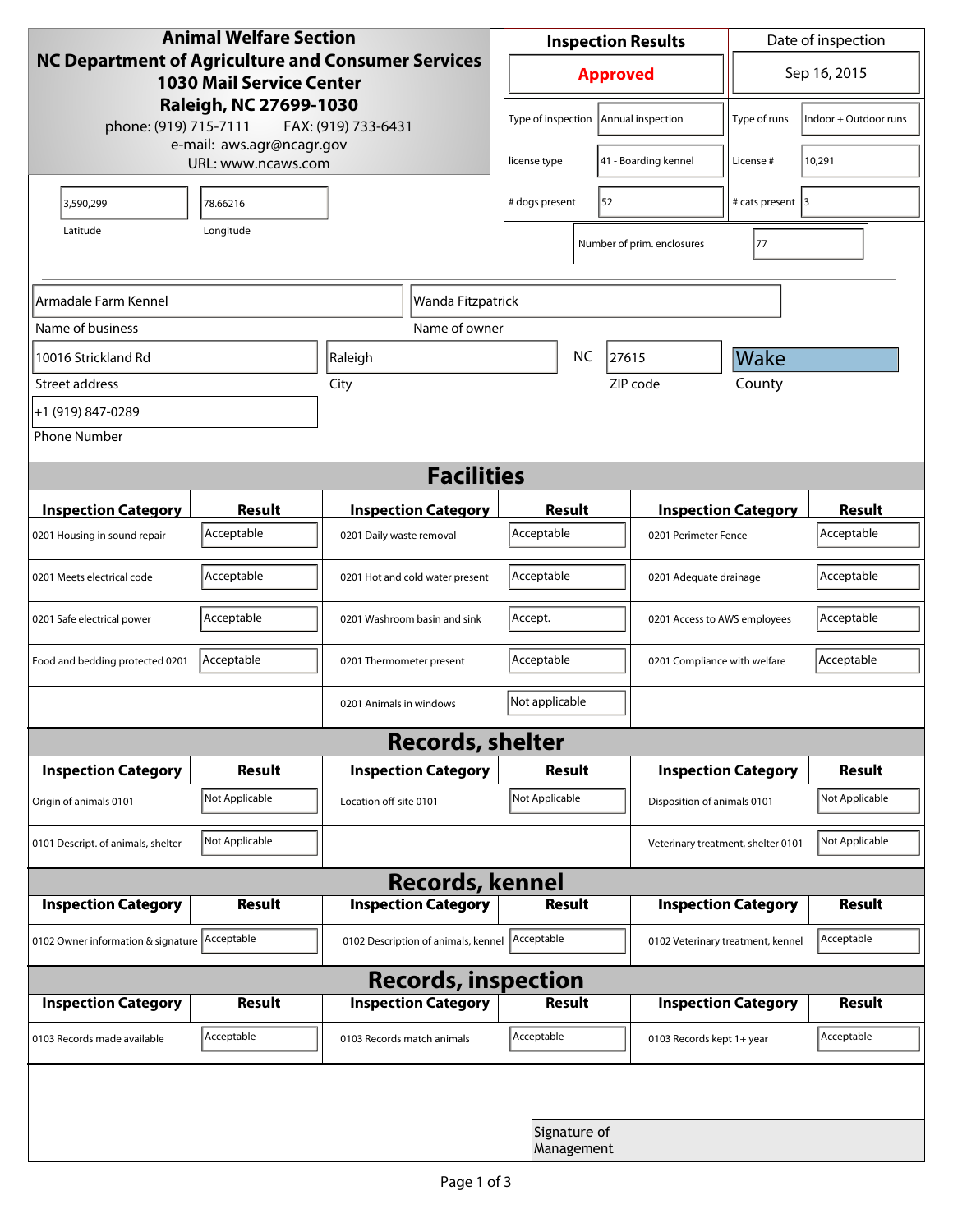| <b>Animal Welfare Section, NCDA&amp;CS</b> |                |                                                             | <b>Inspection Results</b>  |                                     | Date of inspection             |                |  |  |
|--------------------------------------------|----------------|-------------------------------------------------------------|----------------------------|-------------------------------------|--------------------------------|----------------|--|--|
| Inspection Report, continued               |                |                                                             | <b>Approved</b>            |                                     | Sep 16, 2015                   |                |  |  |
|                                            |                |                                                             |                            |                                     |                                | <b>NC</b>      |  |  |
| Armadale Farm Kennel                       |                | Wanda Fitzpatrick                                           |                            | Raleigh                             |                                |                |  |  |
| <b>Indoor facilities</b>                   |                |                                                             |                            |                                     |                                |                |  |  |
| <b>Inspection Category</b>                 | Result         | <b>Inspection Category</b>                                  | Result                     | <b>Inspection Category</b>          |                                | Result         |  |  |
| 0202 Ambient temperature, indoor           | Acceptable     | 0202 Ventilation, indoor                                    | Acceptable                 | Acceptable<br>0202 Lighting, indoor |                                |                |  |  |
| 0202 Imperv./Sanitary surf., indoor        | Acceptable     | 0202 Drainage, indoor                                       | Acceptable                 |                                     |                                |                |  |  |
|                                            |                | <b>Outdoor facilities</b>                                   |                            |                                     |                                |                |  |  |
| <b>Inspection Category</b>                 | Result         | <b>Inspection Category</b>                                  | Result                     | <b>Inspection Category</b>          |                                | Result         |  |  |
| 0203 Impervious surfaces, outdoor          | Acceptable     | 0203 Housing, 1 per animal                                  | Acceptable                 | 0203 Protection from elements       |                                | Acceptable     |  |  |
| 0203 Owner advised, outdoor                | Acceptable     | 0203 Drainage, outdoor                                      | Acceptable                 |                                     |                                |                |  |  |
|                                            |                | <b>Primary enclosures</b>                                   |                            |                                     |                                |                |  |  |
| <b>Inspection Category</b>                 | Result         | <b>Inspection Category</b>                                  | Result                     | <b>Inspection Category</b>          |                                | Result         |  |  |
| 0204 Drainage prev. cross contam.          | Acceptable     | 0204 Fence height >= 5 feet                                 | Acceptable                 |                                     | 0204 1:10 ratio, person: human |                |  |  |
| 0204 Surf. impervious to moisture          | Acceptable     | 0204 Enclosure is escape proof                              | Acceptable                 | 0204 Cats, $>=$ 4 sq. ft. / adult   |                                | Acceptable     |  |  |
| 0204 Prevent contact with wood             | Acceptable     | 0204 Solid resting surface                                  | Acceptable                 | 0204 Cats, $<= 12$ / enclosure      |                                | Acceptable     |  |  |
| 0204 Enclosures in sound repair            | Not Acceptable | 0204 Cats, raised resting surface                           | Acceptable                 | 0204 Cats, 1 litter pan / 3 adults  |                                | Acceptable     |  |  |
| 0204 Size of enclosure                     | Acceptable     | 0204 Dogs, supervision if > 4                               | Acceptable                 |                                     |                                |                |  |  |
|                                            |                | Feeding                                                     |                            |                                     |                                |                |  |  |
| <b>Inspection Category</b>                 | <b>Result</b>  | <b>Inspection Category</b>                                  | <b>Result</b>              | <b>Inspection Category</b>          |                                | <b>Result</b>  |  |  |
| 0205 Feeding, 1x / day, adult              | Acceptable     | 0205 Feeding, 1 bowl / adult                                | Acceptable                 | 0205 Feeding, commercial food       |                                | Acceptable     |  |  |
| 0205 Feeding, bowl in good repair          | Acceptable     | 0205 Feeding, quality food                                  | Acceptable                 | 0205 Feeding, bowl is protected     |                                | Acceptable     |  |  |
| 0205 Feeding, 2x / day, young              | Acceptable     |                                                             |                            |                                     |                                |                |  |  |
|                                            |                | <b>Watering</b>                                             |                            |                                     |                                |                |  |  |
| <b>Inspection Category</b>                 | <b>Result</b>  | <b>Inspection Category</b>                                  | <b>Result</b>              |                                     |                                |                |  |  |
| 0206 Watering, continuous access           | Acceptable     | 0206 Watering, bowl in good repair                          | Acceptable                 |                                     |                                |                |  |  |
|                                            |                | <b>Sanitation/Employees/Classification &amp; Separation</b> |                            |                                     |                                |                |  |  |
| <b>Inspection Category</b>                 | <b>Result</b>  | <b>Inspection Category</b>                                  | Result                     | <b>Inspection Category</b>          |                                | <b>Result</b>  |  |  |
| 0207 Waste removal 2x / day                | Acceptable     | 0207 Grounds overgrown                                      | Acceptable                 | 0207 Young given social interact.   |                                | Not Applicable |  |  |
| 0207 Animals removed while clean           | Acceptable     | 0207 Pest Control                                           | Acceptable                 | 0207 Species separated              |                                | Acceptable     |  |  |
|                                            |                |                                                             | Signature of<br>Management |                                     |                                |                |  |  |